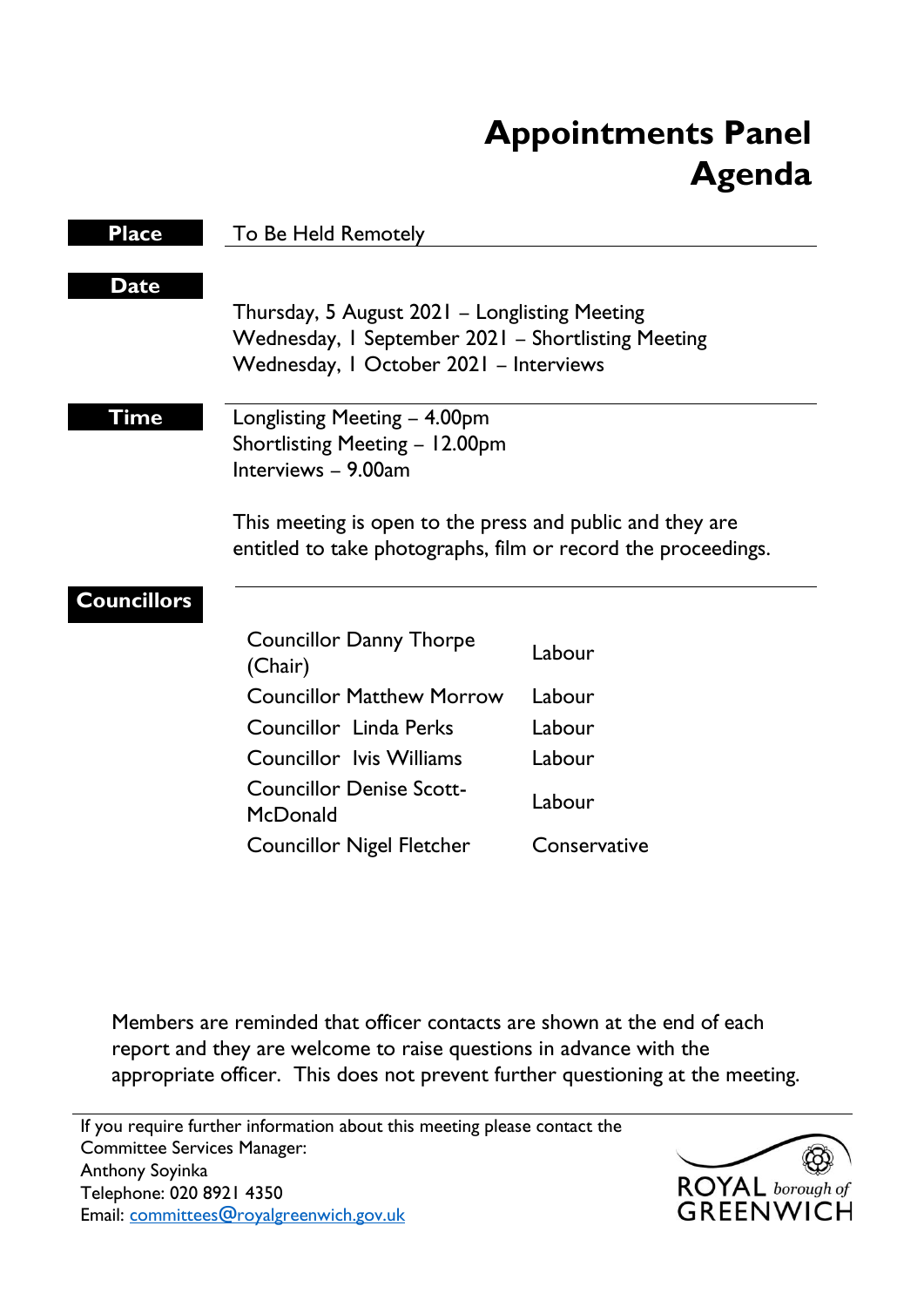### **Agenda**

### **1 Declarations of Interest Report**

Members to declare any personal and financial interests in items on the agenda. Attention is drawn to the Council's Constitution; the Council's Code of Conduct and associated advice.

### **2 Exclusion of the Press and Public**

To agree that the remainder of the meeting be held in closed session.

## **3 Appointment of the Assistant Director, Quality Improvement (CS)**

Please find attached the Job Description and Person Specification Details, in respect of the appointment of the Assistant Director, Quality Improvement (CS).

Date of Issue Wednesday, 28 July 2021

Debbie Warren Chief Executive